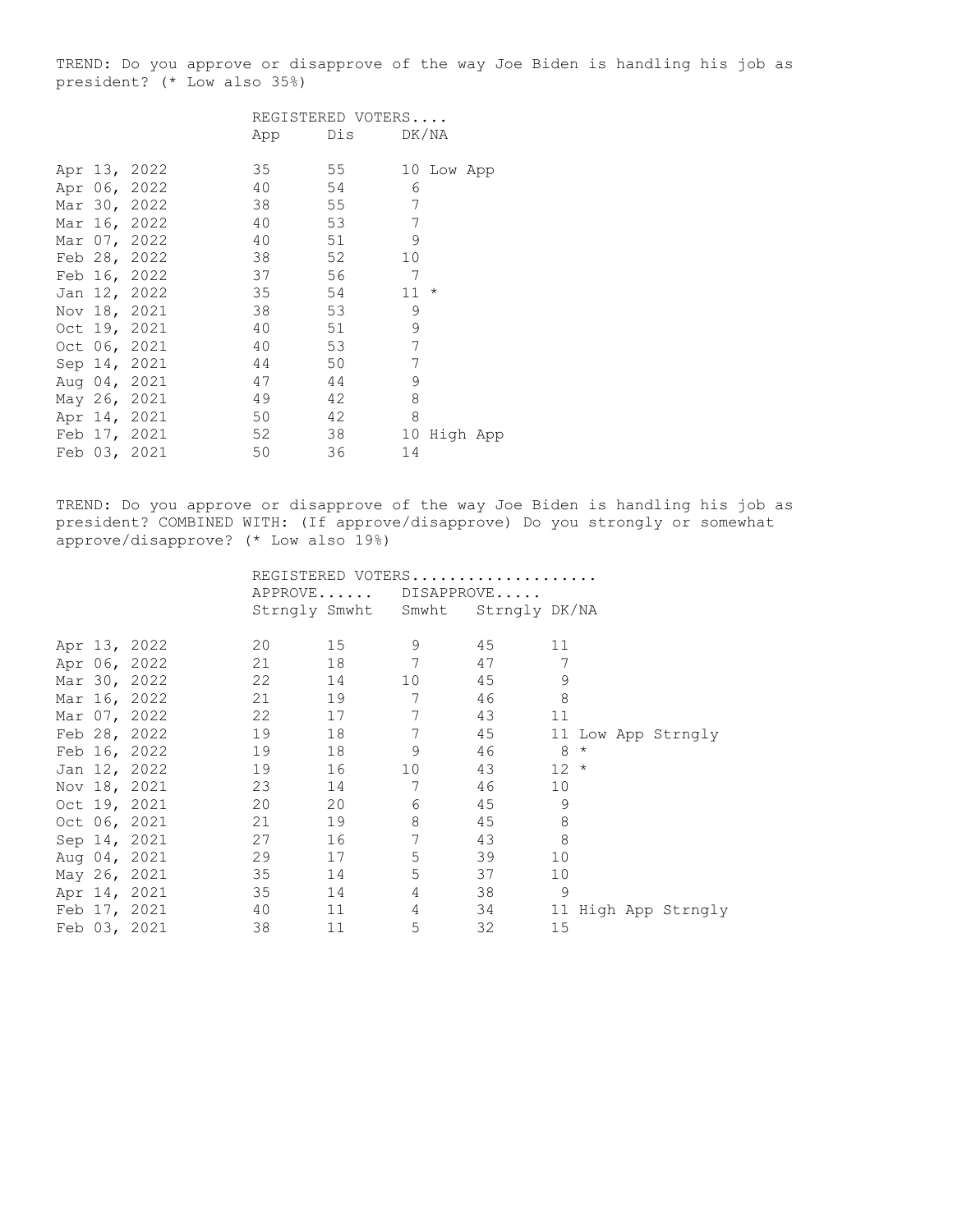TREND: Do you approve or disapprove of the way Joe Biden is handling the response to Russia's invasion of Ukraine? (\* Low also 40%)

|  |              | REGISTERED VOTERS |     |             |  |  |
|--|--------------|-------------------|-----|-------------|--|--|
|  |              | App               | Dis | DK/NA       |  |  |
|  | Apr 13, 2022 | 40                | 49  | 11 Low App  |  |  |
|  | Apr 06, 2022 | 43                | 51  | 6           |  |  |
|  | Mar 30, 2022 | 45                | 45  | 10 High App |  |  |
|  | Mar 16, 2022 | 43                | 50  |             |  |  |
|  | Mar 07, 2022 | 43                | 46  | 11          |  |  |
|  | Feb 28, 2022 | 40                | 47  | $13 *$      |  |  |

TREND: How closely have you been following news about Russia's invasion of Ukraine; very closely, somewhat closely, or not too closely?

|  |              |                               |                    | REGISTERED VOTERS |  |
|--|--------------|-------------------------------|--------------------|-------------------|--|
|  |              | Closely Closely Closely DK/NA | Very Smwht Not too |                   |  |
|  | Apr 13, 2022 | 54                            | - 35               | $-11$             |  |
|  | Mar 16, 2022 | 56                            | 36.                |                   |  |

TREND: Do you think the worst of the war in Ukraine is over or do you think the worst of the war in Ukraine is yet to come?

|      | REGISTERED VOTERS |  |
|------|-------------------|--|
|      | Worst WorstYet    |  |
| Over | ToCome DK/NA      |  |

Apr 13, 2022 11 74 15

TREND: How much confidence do you have in the United Nations to help achieve peace in Ukraine; a lot, some, not too much, or not much at all?

|  |              |                       |  | REGISTERED VOTERS |  |
|--|--------------|-----------------------|--|-------------------|--|
|  |              |                       |  | NotToo NotMuch    |  |
|  |              | A lot Some            |  | Much AtAll DK/NA  |  |
|  | Apr 13, 2022 | $\alpha$ and $\alpha$ |  | 34 21 33 3        |  |

TREND: How effective do you think sanctions against Russia will be in pressuring Russia to end its war in Ukraine; very effective, somewhat effective, not too effective, or not effective at all?

|  |              |              |         | REGISTERED VOTERS          |  |
|--|--------------|--------------|---------|----------------------------|--|
|  |              |              | Not Not | Very Smwht Too AtAll DK/NA |  |
|  | Apr 13, 2022 | $\mathsf{R}$ |         | 41 25 24 2                 |  |